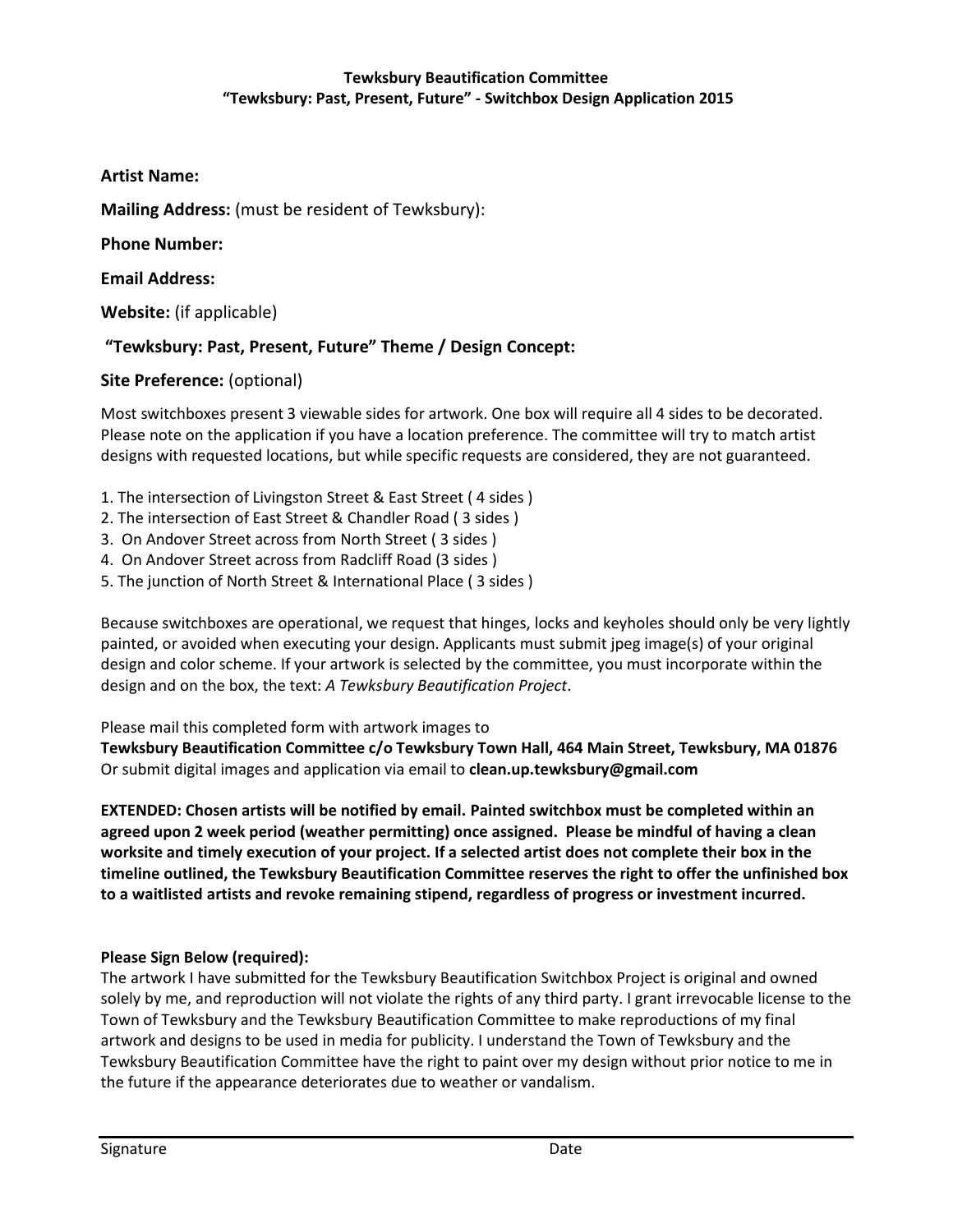### **Tewksbury Beautification Committee "Tewksbury: Past, Present, Future" - Switchbox Design Application 2015**

#### **Terms of Agreement:**

• Artists must be a resident of the Town of Tewksbury, or a student of a Tewksbury school, age 15 and up.

• Five design selections will be made by the Tewksbury Beautification Committee in conjunction with the Town of Tewksbury and the Tewksbury Community of Artists.

• We are able to offer a \$150 honorarium to approved artists. 50% will be paid up front to help pay for painting supplies, the following 50% will be paid upon successful completion of assigned switchbox.

• Artwork submitted must be an original creation of the artist. Final artwork on switchbox must not deviate from approved design. Any significant changes to the original approved artwork must be cleared with the Tewksbury Beautification Committee before final production.

• Designs may be representational or abstract but must be appropriate to the selected theme, location, and suitable for a public audience. The theme "Tewksbury: Past, Present, Future" is open to interpretation and will lend it self nicely to historical, recreational, environmental, and cultural themed imagery.

• Approved artists will need to notify Tewksbury Beautification Committee of the specific dates when they plan to paint their box (weather permitting). Town of Tewksbury may request rescheduling if roadwork or other municipal project prohibits a safe working environment. Painting of the box must be completed within 2 weeks of start date.

• Utility boxes must be scraped, cleaned, and primed before the artist may begin painting. We suggest masking over functional areas and spraying with automotive primer.

• Applied paint must not interfere with the operation of the box's hinges, handles, vents, locks, keyholes, or obstruct any cautionary text on the box.

• Passage on sidewalks for pedestrians must be maintained. Blocking traffic is forbidden, unless coordinated in advance with project staff.

• Artists must supply their own water / solvents, and dispose of all waste the proper way. No dumping! Artists are expected to keep a clean work site and use a drop cloth while painting.

• Only durable, outdoor suitable, materials are to be used in creation of the artwork. Artists are responsible for protecting finished artwork from weather and vandalism with a protective varnish and coating of wax. (Butcher's Wax may be applied manually and buffed to a finish.)

•The Town of Tewksbury reserves the right to paint over the switchbox in the future if the appearance deteriorates due to weather or vandalism. For minor adjustments or artwork repairs, The Tewksbury Beautification Committee will contact the original artist to restore the design as needed. If the original artist refuses or is not available, the Tewksbury Beautification Committee reserves the right to use another artist to restore the damaged design to its original approved state, without willfully altering the artist's creative property.